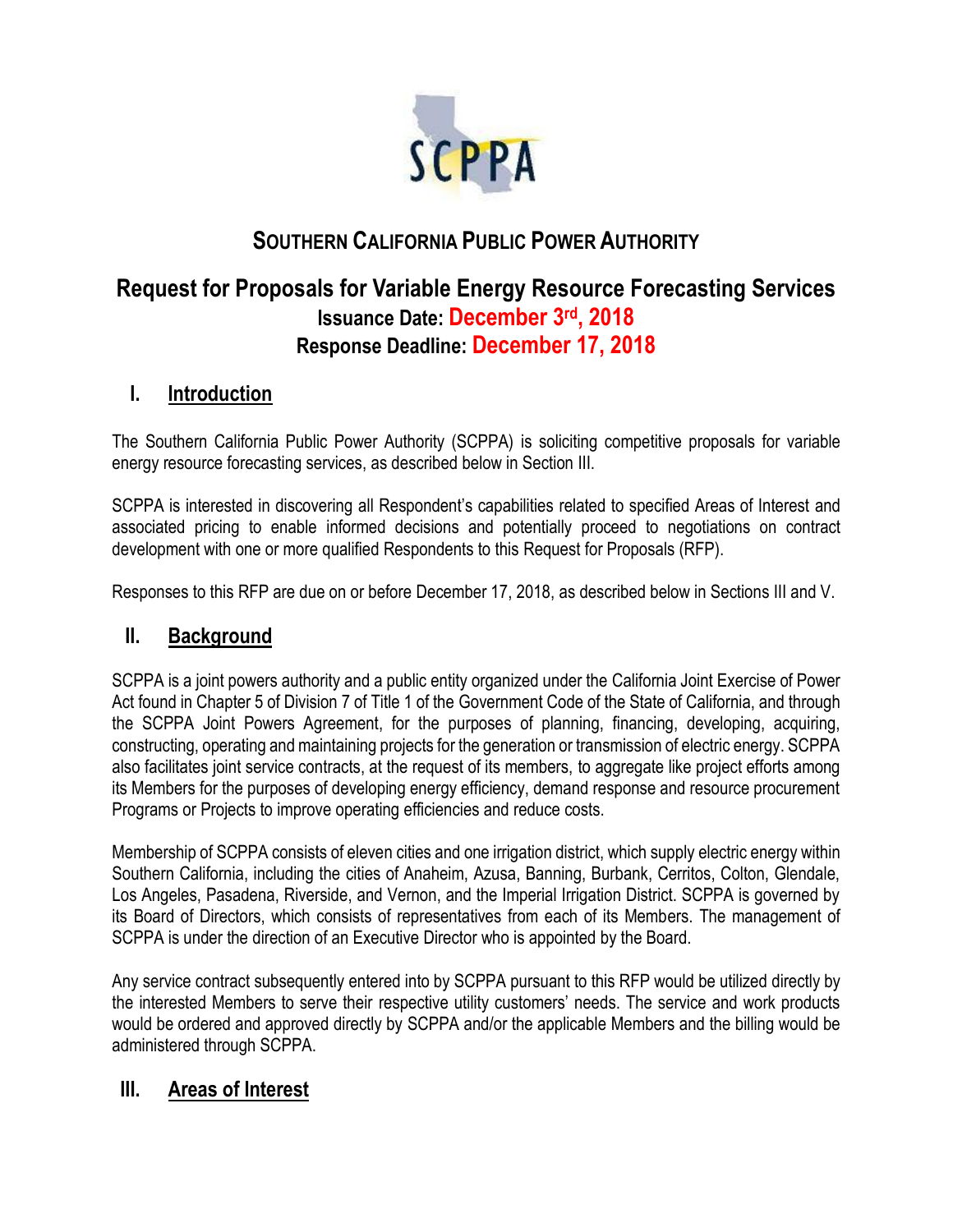Certain SCPPA Members have expressed interest in Variable Energy Resource Forecasting Services to meet the needs of their municipalities as follows:

#### 1. **Forecasting**

- Data for hour-ahead, four-hour ahead, day-ahead, week-ahead, and 10 days ahead generation and weather
- Real-time access to forecasting data via the internet, with graphical trend display
- Data available in comma-separated value (CSV), Excel spreadsheet (.xls), and extensible markup language (.xml) formats
- Ability to download forecasts programmatically using an Application Programming Interface (API)
- 5, 10, 50, 90, and 95 percentile confidence values
- Web interface compatible with Internet Explorer, Firefox, and Chrome capable of supporting multiple users simultaneously

#### 2. **Facilities**

- Wind, solar and geothermal facilities
- Accommodate new facilities and facilities being retired.

### 3. **Modeling to Use:**

- National Centers for Environmental Prediction/National Center for Atmospheric Research Data
- Numerical Weather Prediction Data
- Statistical Models
- Site-specific Model Data

### 4. **Forecasting Accuracy**

- Short term and long term accuracy benchmarks consistent with industry standards
- Ability to incorporate actuals to refine accuracy
- Ability to derate resources due to transmission or plant outages

### 5. **Verification**

- Verification metrics that review forecasting performance on a weekly basis
- Protocol to analyze and correct consistent inaccuracies in facility forecasting
- Statistics analysis as part of its forecast performance evaluation.

### 6. **Reliability Warranty**

• Guarantee the continuous availability of forecasts

### 7. **Training**

• In person or WebEx training for use and associated applications of forecasting data

# **Timeline / Schedule\***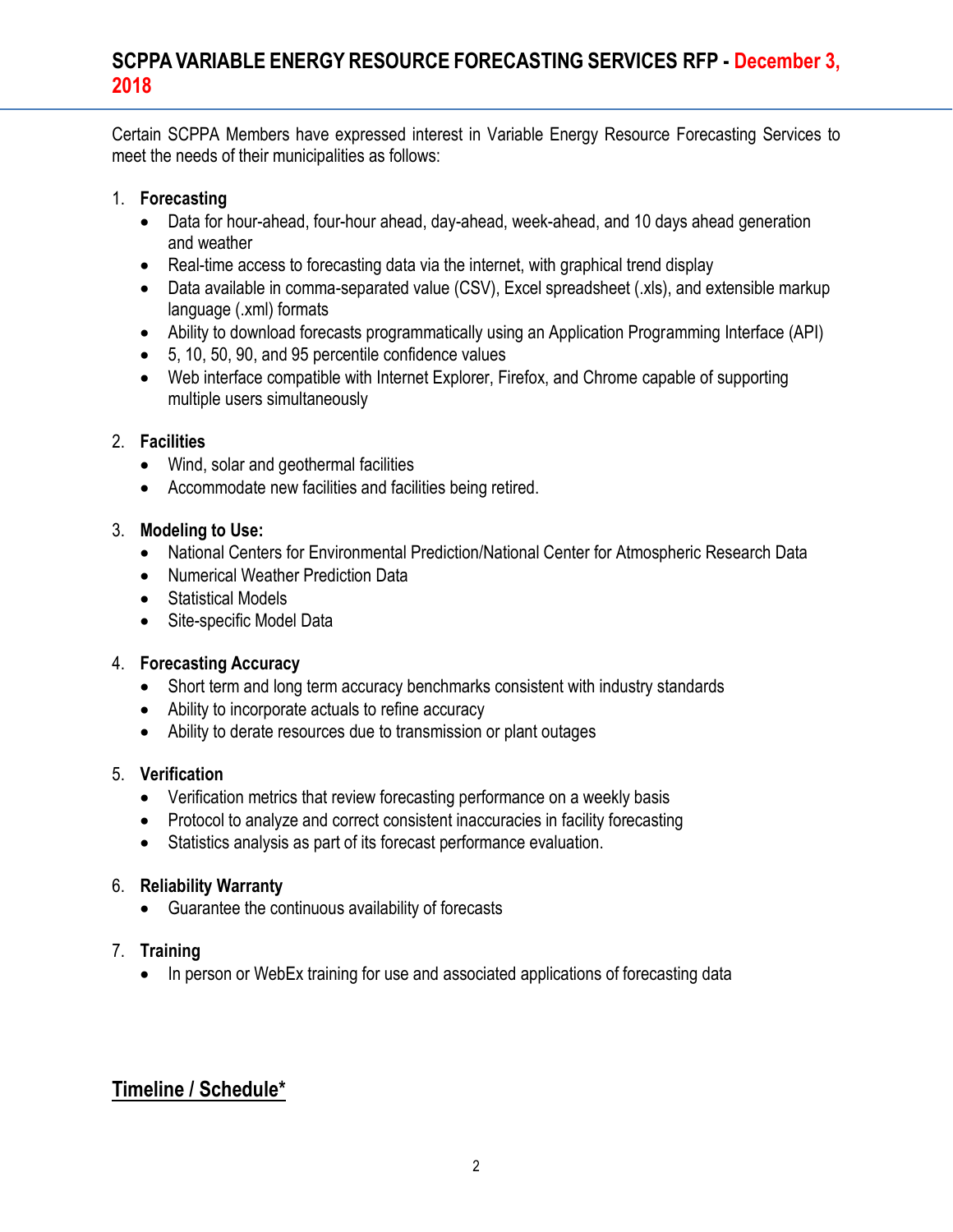| SCPPA RFP for Wind, Solar, and Geothermal Forecasting Services Selection Process |                       |
|----------------------------------------------------------------------------------|-----------------------|
| <b>Schedule of Requirements</b>                                                  | <b>Target Date(s)</b> |
| <b>Issue RFP</b>                                                                 | December 3, 2018      |
| Responses Due                                                                    | December 17, 2108     |
| Review of Responses                                                              | December 18-31, 2018  |
| Selection of Respondent(s)                                                       | January 2, 2019       |
|                                                                                  |                       |

**\***Timeline/Schedule is subject to change.

## **IV. Proposal Submission Required Elements**

#### **1. Transmittal Letter Content:**

- a. A brief statement of the Respondent's understanding of the work to be done and commitment to perform the work as scheduled, including:
	- i) statement of work specifications; and
	- ii) reference to any proposed contractual terms and conditions required by the Respondent; and
	- iii) a summary of exceptions taken to the RFP requirements; and
	- iv) any and all expectations from SCPPA including, but not limited to: requirements definitions, strategy refinement, and staffing requirements to support the proposed project or program implementation.
- b. An officer authorized to bind must sign the proposal on behalf of the Respondent and must include the following declarations on the transmittal letter:

"This proposal is genuine, and not sham or collusive, nor made in the interest or in behalf of any person not herein named; the Respondent has not directly or indirectly induced or solicited any other Respondent to put in a sham bid, or any other person, firm or corporation to refrain from submitting a proposal; and the Respondent has not in any manner sought by collusion to secure for themselves an advantage over any other Respondent."

- **2. Respondent Information**: Provide legal name of Company or Individual, physical street address, the name(s) and title(s) of the individual(s) authorized to represent the Respondent, including telephone number(s) and email address(es).
- **3. Proposal:** Proposals must include a description of the proposed project or program, how it meets (or does not meet) each of the objectives of this RFP, and a detailed description addressing all of the Areas of Interest. Respondents may also include additional services, products, tasks, task elements and/or functions that may not be part of or included in the RFP, but are deemed by the Respondent to be pertinent and potentially valuable to SCPPA or its Members. SCPPA will have full discretionary authority to consider, accept and/or reject without cause such supplemental information that is not directly requested, included in or made part of the RFP.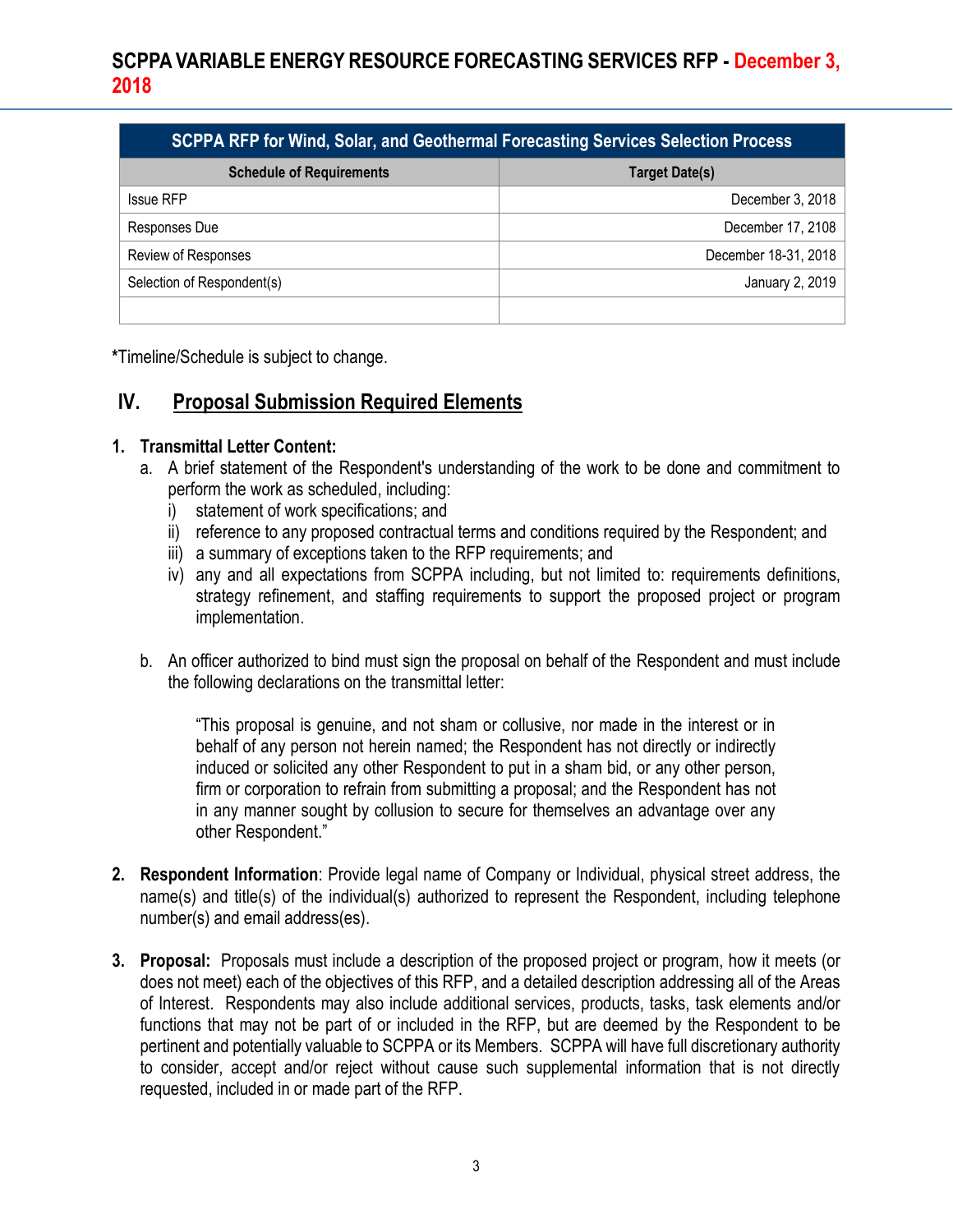- **4. Fees:** Pricing in all Proposals should be made based on good faith estimates of the requirements defined in this RFP. Please include all necessary details of specific examples or estimates of the fees, labor rates and service charges. Describe how the fees, rates or charges will be determined. Respondents shall also be prepared to provide a breakdown of the applicable overheads and fringe benefit costs that are part of any labor rates and other direct costs associated with the services to be performed.
- **5. Experience:** Respondent shall clearly identify project participants and management team, including:
	- a. Describe your firm's experience as may be applicable to this RFP, your organizational structure, management qualifications, and other contract related qualifications, including number of years firm has been in business.
	- b. Specify key employees and describe their qualifications, experience and duties related to this RFP, including the office location(s) where work will be performed, in addition to the physical street address referenced above.
	- c. Provide a commitment statement for the retention and use of key employees as proposed, their availability to initiate and sustain the proposal, as well as planned supplemental employees if key personnel are not available to assure project delivery.
	- d. State whether Respondent will use subcontractors to perform services pursuant to the contract. Should the use of subcontractors be offered, the Respondent shall provide the same assurances of competence for the subcontractor, plus the demonstrated ability to manage and supervise the subcontracted work. Subcontractors shall not be allowed to further subcontract with others for work. The provisions of any contract resulting from this RFP shall apply to all subcontractors in the same manner as to the Respondent.
	- e. Respondent shall indicate any and all pending litigation that could affect the viability of Respondent's proposal, continuance of existing contracts, operation or financial stability.

### **6. References:**

- a. Describe whether the Respondent has, within the last five (5) years, rendered any service to SCPPA or to any of SCPPA's Members, either as a contractor or subcontractor, either under the current Respondent's name or any other name or organization. If so, please provide details (status as prime or subcontractor, brief description of the contract, contract start and end date, the contract administrator name, and total actual contract expenditures).
- b. If the Respondent has not rendered any service within the last five (5) years to SCPPA or to any of SCPPA's Members, then please provide references over that period with the details described above including the counterparty for which services were provided.
- c. Identify existing related or relevant projects or programs which Respondent developed and/or operates that would demonstrate Respondent's capabilities in this area.
- d. Describe relevant program development and implementation experience, approach, and provide a list of references for similar projects completed.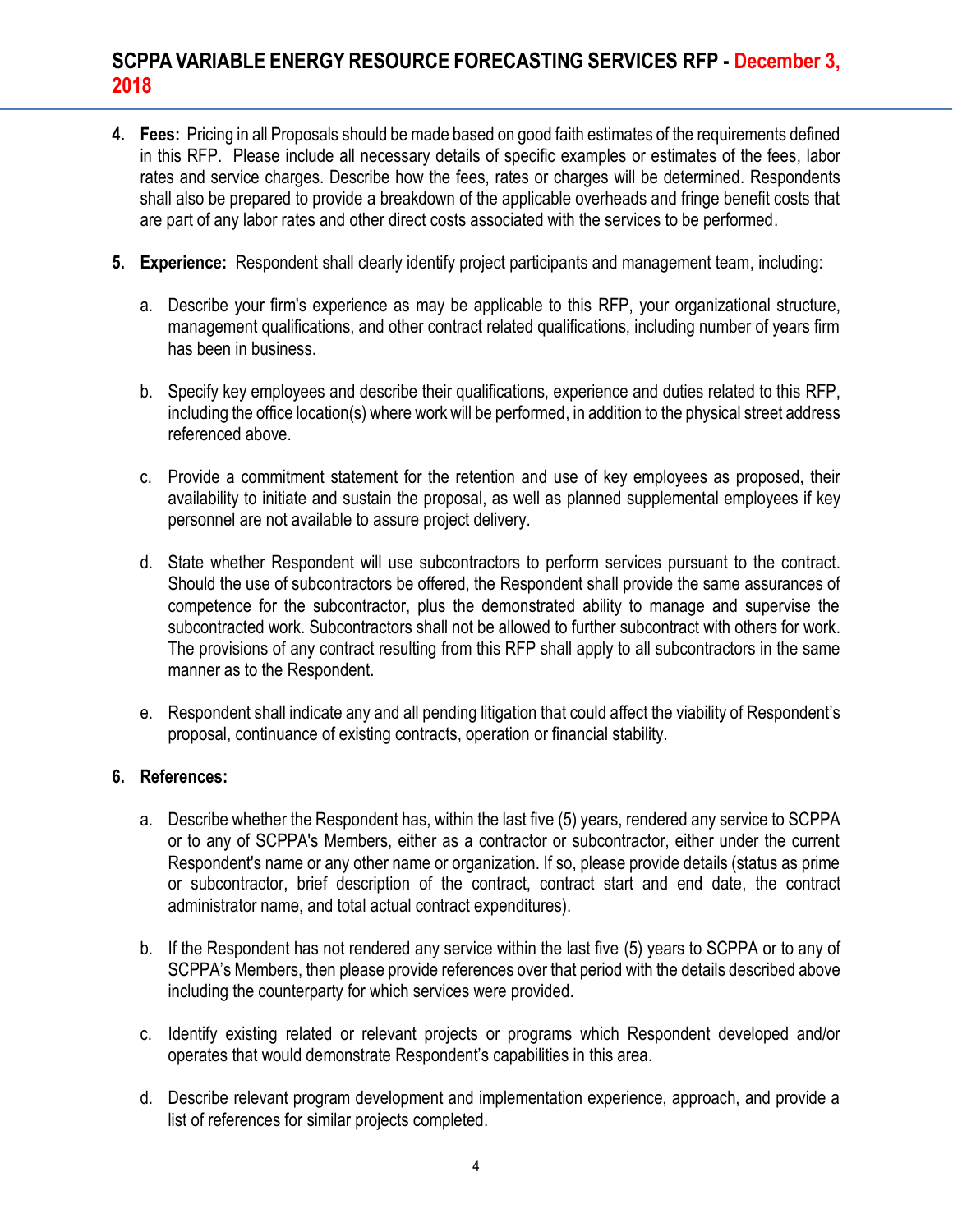# **V. Proposal Submission Delivery Requirements**

There will not be an initial Respondent's conference associated with this RFP. Clarification questions may be addressed to [projects@scppa.org.](mailto:projects@scppa.org)

One (1) electronic copy of your response, including a transmittal letter of authentic offer with authority signature, and any supporting documentation should be delivered no later than 4:00 pm PST on Monday December 17, 2018 to [projects@scppa.org.](mailto:projects@scppa.org) Alternatively, the electronic proposal file may be delivered on a CD or USB flash drive to:

> Southern California Public Power Authority Variable Energy Resources Forecasting Services Attention: Katie Ellis 1160 Nicole Court Glendora, California, 91740

No hard copies need be submitted.

No contact should be made with the Board of Directors, committees or working group representatives, or SCPPA Members concerning this RFP.

All information received by SCPPA in response to this RFP is subject to the California Public Records Act and may be subject to the California Brown Act and all submissions may be subject to review in the event of an audit.

# **VI. Terms and Conditions**

- 1. SCPPA reserves the right to cancel this RFP at any time, reject any and all proposals and to waive irregularities.
- 2. SCPPA shall determine at its sole discretion the value of any and/or all proposals including price and non-price attributes.
- 3. Proposals may be sub-divided or combined with other proposals, at SCPPA's sole discretion.
- 4. SCPPA shall perform an initial screening evaluation to identify and eliminate any proposals that are, for example, not responsive to the RFP, do not meet the minimum requirements set forth in the RFP, are not economically competitive with other proposals, or are submitted by Respondents that lack appropriate creditworthiness, sufficient financial resources, or qualifications to provide dependable and reliable services for this RFP.
- 5. SCPPA reserves the right to submit follow up questions or inquiries to request clarification of information submitted and to request additional information from any one or more of the Respondents.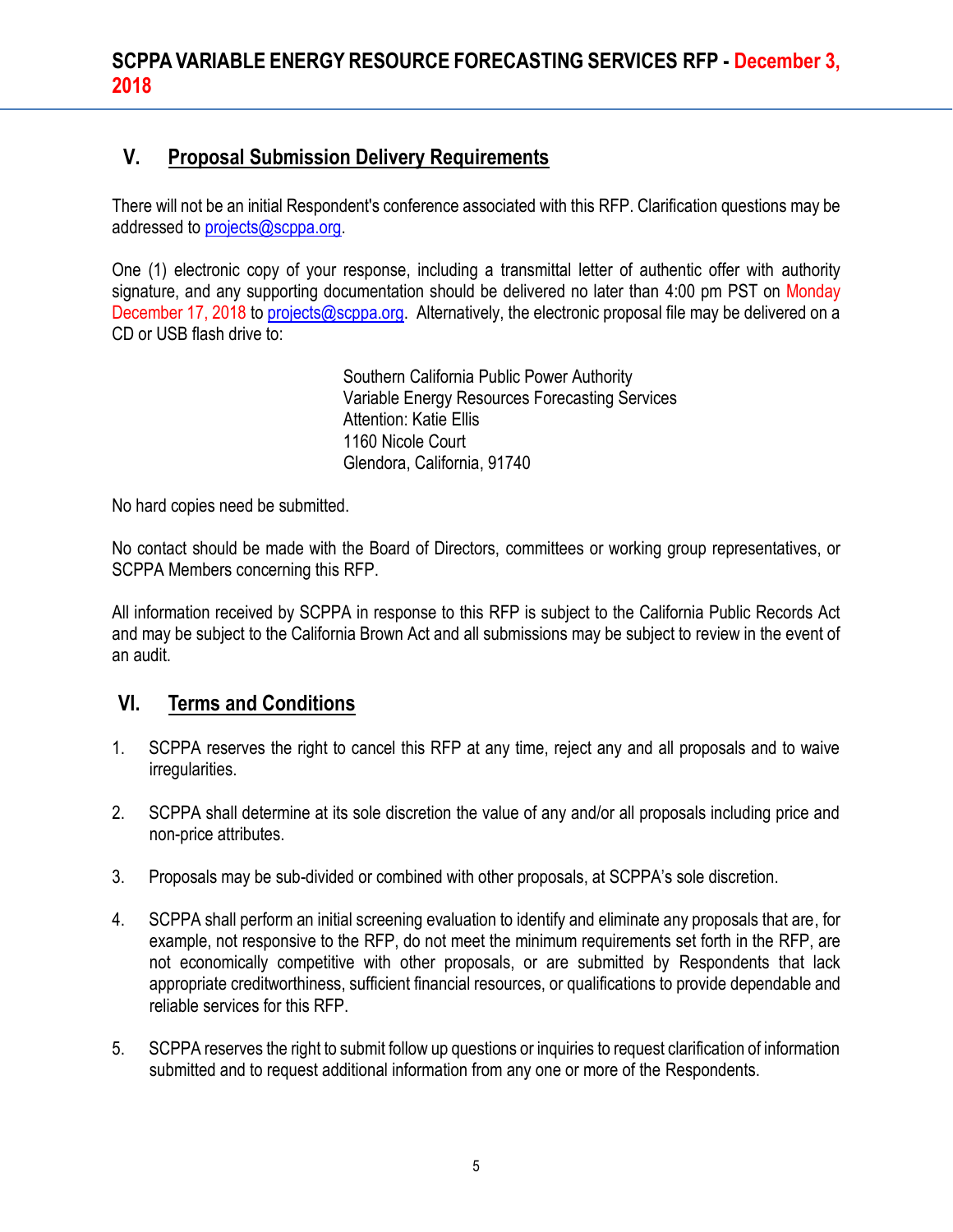- 6. SCPPA reserves the right, without qualification and in its sole discretion, to accept or reject any or all proposals for any reason without explanation to the Respondent, or to make any award to that Respondent, who, in the opinion of SCPPA, will provide the most value to SCPPA and its Members.
- 7. SCPPA may decline to enter into any potential engagement agreement or contract with any Respondent, terminate negotiations with any Respondent, or to abandon the request for proposal process in its entirety.
- 8. SCPPA reserves the right to make an award, at its sole discretion, irrespective of price or technical ability, if SCPPA determines that to do so would result in the greatest value to SCPPA and its Members.
- 9. Those Respondents who submit proposals agree to do so without legal recourse against SCPPA, its Members, their directors, officers, employees and agents for rejection of their proposal(s) or for failure to execute or act on their proposal for any reason.
- 10. SCPPA shall not be liable to any Respondent or party in law or equity for any reason whatsoever for any acts or omissions arising out of or in connection with this RFP.
- 11. SCPPA shall not be liable for any costs incurred by any Respondents in preparing any information for submission in connection with this RFP process or any and all costs resulting from responding to this RFP. Any and all such costs whatsoever shall remain the sole responsibility of the Respondent.
- 12. SCPPA may require certain performance assurances from Respondents prior to entering into negotiations for work that may result from this RFP. Such assurances may potentially include a requirement that Respondents provide some form of performance security.
- 13. Prior to contract award, the successful Respondent shall supply a detailed breakdown of the applicable overheads and fringe benefit costs that are part of the labor rates and other direct costs associated with the services to be performed.
- 14. SCPPA Members, either collectively or individually may contact Respondents to discuss or enter into negotiations regarding a proposal. SCPPA is not responsible or liable for individual Members interactions with the Respondent which are not entirely conducted through SCPPA or at SCPPA's option or election to engage the Respondent as defined within the RFP.
- 15. Submission of a Proposal constitutes acknowledgement that the Respondent has read and agrees to be bound by the terms and specifications of this RFP and any addenda subsequently issued by SCPPA.
- 16. Information in this RFP is accurate to the best of SCPPA's and its Members' knowledge but is not guaranteed to be correct. Respondents are expected to complete all of their due diligence activities prior to entering into any final contract negotiations with SCPPA.
- 17. SCPPA reserves the right to reject any Proposal for any reason without cause. SCPPA reserves the right to enter into relationships with more than one Respondent, can choose not to proceed with any Respondent with respect to one or more categories of services, and can choose to suspend this RFP or to issue a new RFP that would supersede and replace this RFP.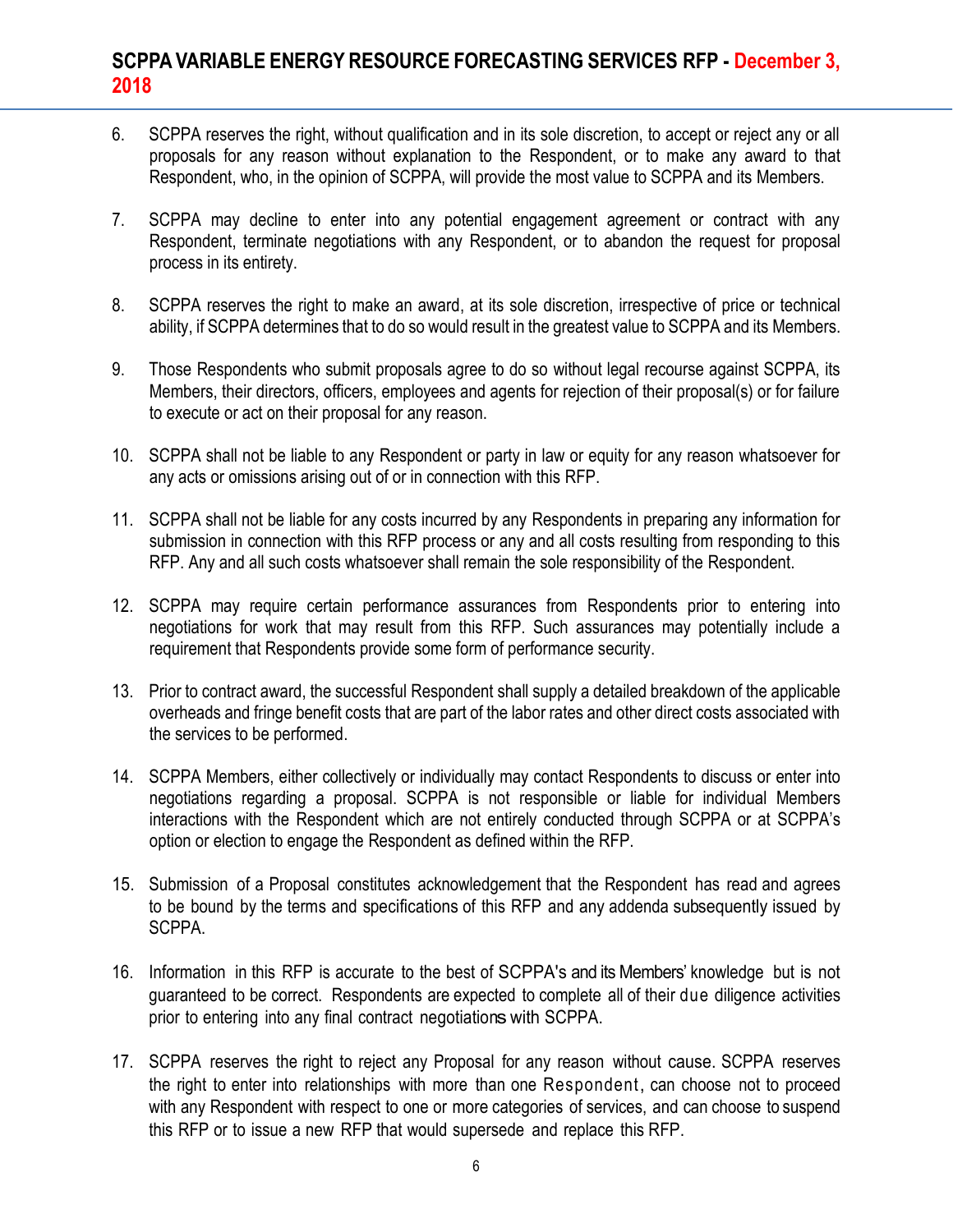## **VII. Additional Requirements for Proposal**

- **1. Consideration of Responses:** Submitted proposals should be prepared simply and economically, without the inclusion of unnecessary promotional materials. Proposals should be submitted on recycled paper that has a minimum of thirty percent (30%) post-consumer recycled content and duplex copied (double-sided pages) where possible.
- **2. Insurance, Licensing, or other Certification:** If selected, the Respondent will be required to maintain sufficient insurance, licenses, or other required certifications for the type of work being performed. SCPPA or its Members may require specific insurance coverage to be established and maintained during the course of work and as a condition of award or continuation of contract.
- **3. Non-Discrimination/Equal Employment Practices/Affirmative Action Plan:** If selected, the Respondent and each of its known subcontractors may be required to complete and file an acceptable Affirmative Action Plan. The Affirmative Action Plan may be set forth in the form required as a business practice by the Department of Water and Power of the City of Los Angeles which is SCPPA's largest Member.
- **4. Living Wage Ordinance:** If selected, the Respondent may be required to comply with the applicable provisions of the City of Los Angles Living Wage Ordinance and the City of Los Angeles Service Contract Workers Retention Ordinance. The Living Wage Ordinance provisions are found in Section 10.36 of the Los Angeles City Administrative Code; and the Service Contract Workers Retention Ordinance are found in Section 10.37 of the Los Angeles Administrative Code (SCWRO/LW0).
- **5. Prevailing Wage Rates:** If selected, the Respondent will be required to conform to prevailing wage rates applicable to the location(s) where any work is being performed. Workers shall be paid not less than prevailing wages pursuant to determinations of the Director of Industrial Relations as applicable in accordance with the California Labor Code. To access the most current information on effective determination rates, Respondent shall contact:

Department of Industrial Relations Division of Labor Statistics and Research PO Box 420603, San Francisco, CA 94142-0603 Division Office Telephone: (415) 703-4780 Prevailing Wage Unit Telephone: (415) 703-4774 Web[: http://www.dir.ca.gov/dlsr/DPreWageDetermination.htm](http://www.dir.ca.gov/dlsr/DPreWageDetermination.htm)

- **6. Child Support Policy:** If selected, Respondent may be required to comply with the City of Los Angeles Ordinance No. 172401, which requires all contractors and subcontractors performing work to comply with all reporting requirements and wage earning assignments and wage earning assignments relative to court ordered child support.
- **7. Supplier Diversity:** Respondents shall take reasonable steps to ensure that all available business enterprises, including Small Business Enterprises (SBEs), Disadvantaged Business Enterprises (DBEs), Women-Owned Business Enterprises (WBEs), Minority-Owned Business Enterprises (MBEs), Disabled Veteran Business Enterprises (DVBEs), and other Business Enterprises (OBEs), have an